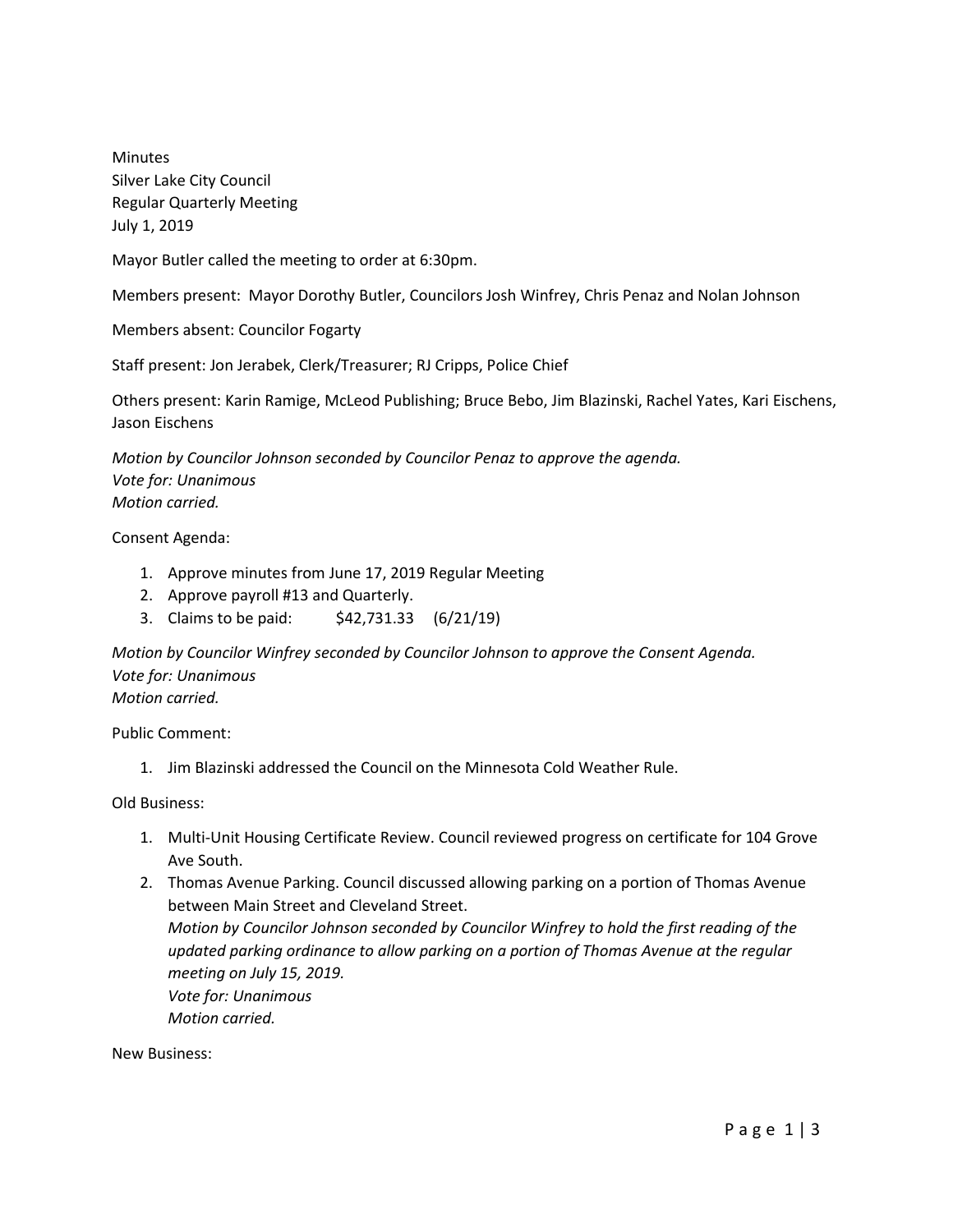- 1. Resolution 19-10: Resolution Approving Limited Parking on Lake Avenue South. Council reviewed resolution to limit parking on east side of Lake Avenue South from Cleveland Street to Merrill Street. Parking would be limited to 2-hour parking from 7:00am to 4:00pm on Monday through Friday from September 1 through May 31. *Motion by Councilor Winfrey seconded by Councilor Penaz to approve Resolution 19-10. Vote for: Unanimous Motion carried.*
- 2. Resolution 19-11: Resolution Approving Limited Parking on Grove Ave NE. Clerk Jerabek informed Council of request to limit parking on a section of Grove Ave NE to bus loading/unloading during a specified time period. Council will review at a later date.
- 3. 2019 Budget Review. Council reviewed the year to date budget progress for 2019.
- 4. Multi-Unit Housing Certificate at Motel. Council discussed adding a more definitive amount of time for what constitutes a rental complex having to abide by the Multi-Unit Housing ordinance. Options recommended by the city attorney would be reviewed at a later date.
- 5. Body Camera Policy. Council reviewed and discussed implementing a Body Camera Policy for the Police Department. According to the policy all non-evidentiary video would be deleted after 90 days. The Police Department requested policy approval to test cameras. *Motion by Councilor Winfrey seconded by Councilor Johnson to approve the Body Camera Policy. Vote for: Unanimous Motion carried.*
- 6. Pola-Czesky Days Camping. Council discussed option for allowing camping near the softball field and pool during 2019 Pola-Czesky Days. Items discussed were tent camping only, no open flames, no parking on the grass, no generator, camping by reservation only, and fee set at \$10 per night. The current after-hours park permit would be modified to be used for a camping permit.
- 7. MLS Manager Leave. Council informed of MLS Manager Kaczmarek's medical leave at end of August 2019. Clerk Jerabek, Deputy Clerk Karissa Wicklund-Kurth and Lead Bartender Andrew Auld would assist while Kaczmarek is absent.
- 8. Request to Approve Part-Time Bartender. Council reviewed request to hire Chris Penaz for a part-time bartender position. *Motion by Councilor Winfrey seconded by Councilor Johnson to approve Chris Penaz as a parttime bartender starting at \$10.27 per hour. Vote for: Mayor Butler, Councilor Johnson and Councilor Winfrey Abstained: Councilor Penaz Motion carried*.
- 9. Request to Approve EMT. Council reviewed request to hire Samantha Condon as an EMT. *Motion by Councilor Johnson seconded by Councilor Winfrey to approve Samantha Condon as an EMT for the Ambulance Department. Vote for: Unanimous Motion carried.*
- 10. Request to Approve EMR. Council reviewed request to hire Paul Davis as an EMR. *Motion by Councilor Johnson seconded by Councilor Winfrey to approve Paul Davis as an EMR for the Ambulance Department. Vote for: Unanimous*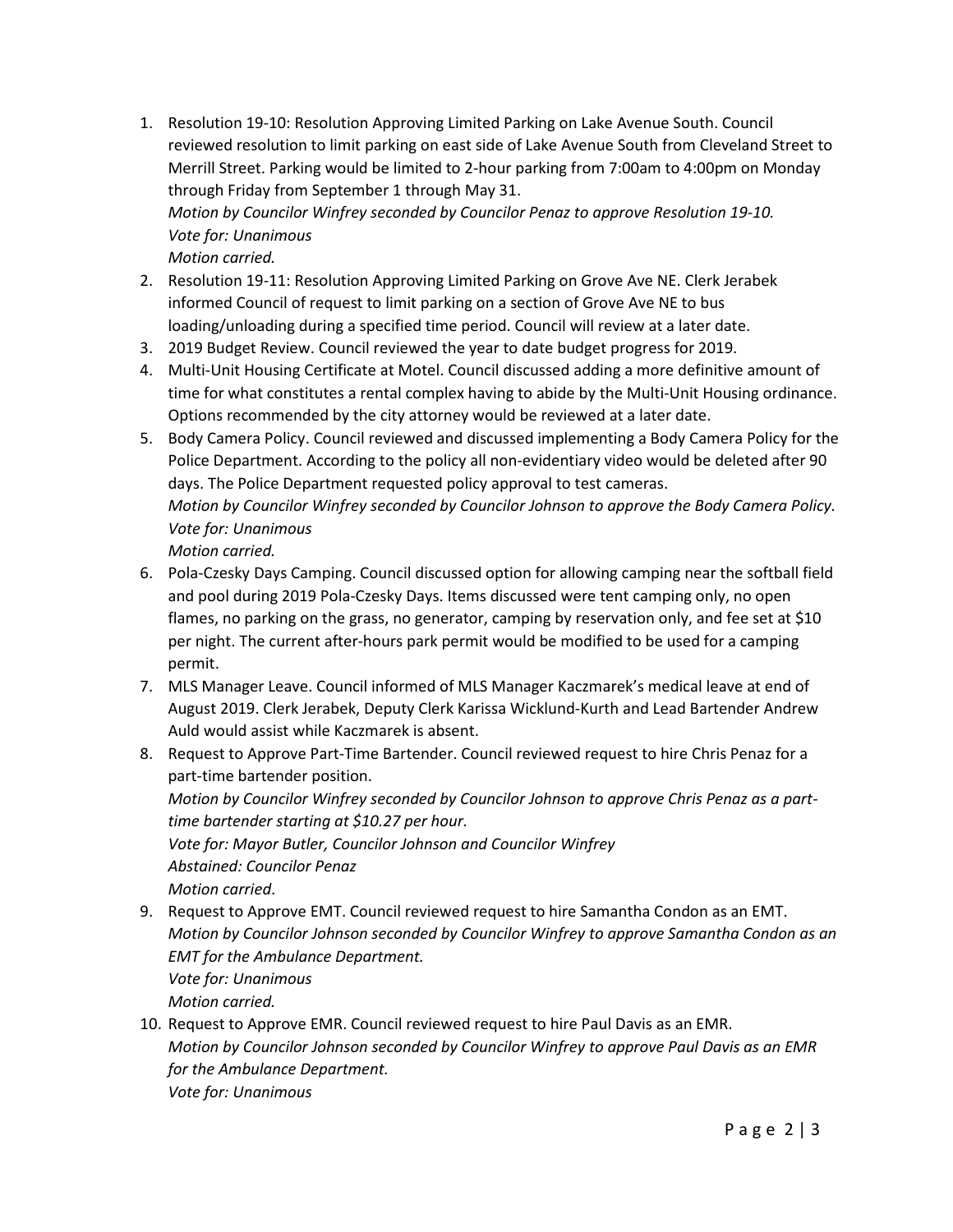*Motion carried.*

11. Peddler/Solicitor Licenses. Council reviewed application from Andrew Ekman for a peddler/solicitor permit. Chief Cripps recommended to deny due to incomplete character reference review. *Motion by Councilor Winfrey seconded by Councilor Penaz to deny peddler/solicitor permit* 

*application from Andrew Ekman. Vote for: Unanimous Motion carried.*

12. Swimming Pool Discussion. Council discussed low attendance, weather closure policy, and ideas for increasing participation.

Open Discussion:

- 1. Discussion on Civic Association request to camp near softball field and swimming pool.
- 2. Discussion on MLS remodel progress.

*Motion by Councilor Winfrey seconded by Councilor Johnson to adjourn this regular quarterly meeting of the Silver Lake City Council. Vote for: Unanimous Motion carried.*

Meeting adjourned at 7:58pm.

Seal of the City:

Jon Jerabek, Clerk/Treasurer